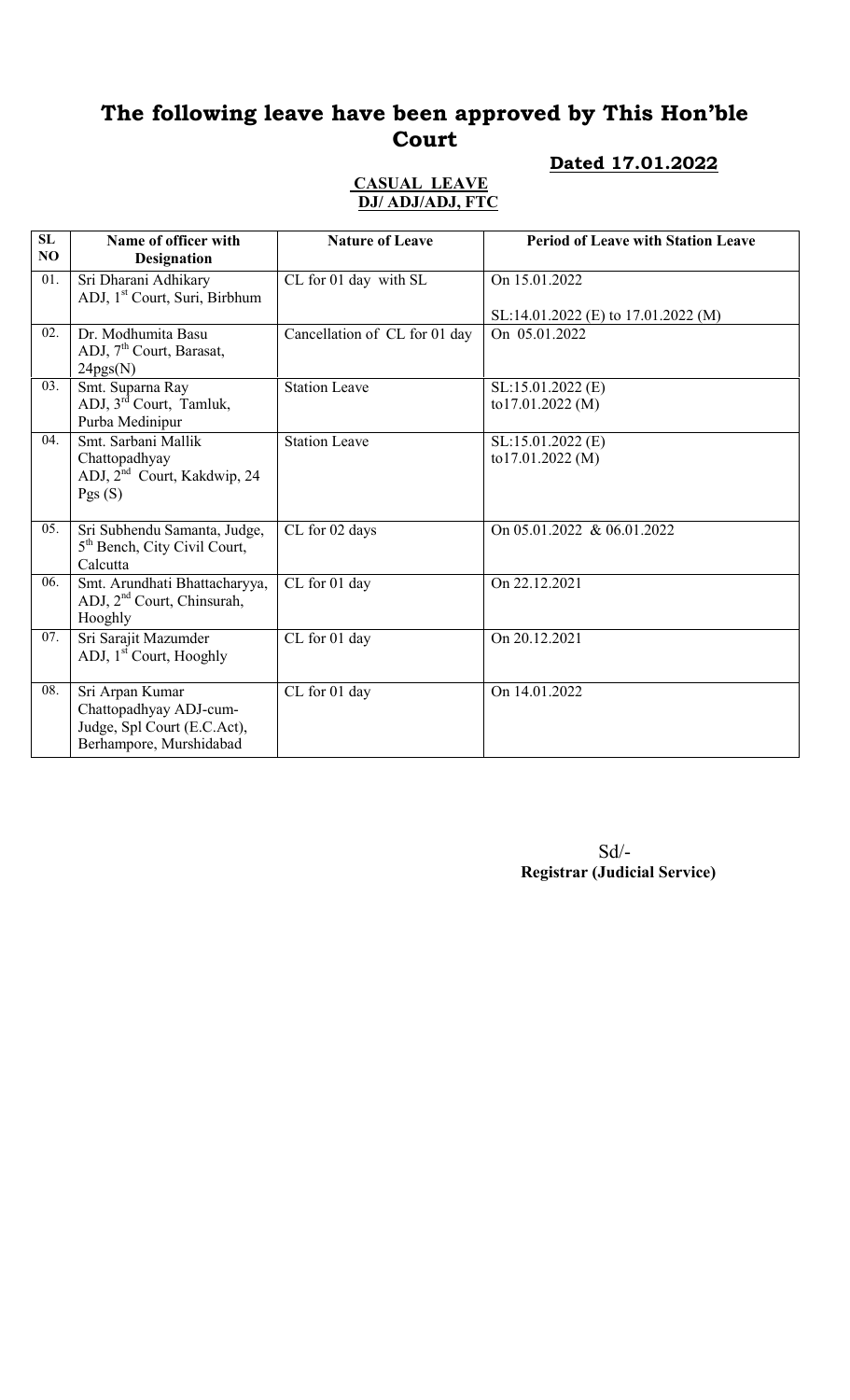# The following leave have been approved by This Hon'ble Court

#### Dated 17.01.2022

#### CASUAL LEAVE DJ/ ADJ/ADJ, FTC

| SL<br>NO | Name of officer with Designation                                                                   | <b>Nature of Leave</b>            | <b>Period of Leave with Station Leave</b>                                     |
|----------|----------------------------------------------------------------------------------------------------|-----------------------------------|-------------------------------------------------------------------------------|
| 01.      | Sri Biswaroop Chowdhury<br>Judge Bench-XII, City Civil<br>Court, Calcutta                          | CL for 01 day                     | On 17.01.2022                                                                 |
| 02.      | Sri Dinanath Prasad<br>ADJ, 3 <sup>rd</sup> Court, Suri, Birbhum                                   | CL for 03 days with SL            | On 21.01.2022, 24.01.2022 & 25.01.2022<br>SL:20.01.2022 (E) to 26.01.2022 (M) |
| 03.      | Sk. Mohammad Reza<br>ADJ, 1 <sup>st</sup> Court, Barasat, 24 Pgs (N)                               | CL for 01 day                     | On 17.01.2022                                                                 |
| 04.      | Sri Shyam Sundar Das<br>Judge, Spl Court (E.C.Act)-cum-<br>ADJ, 2 <sup>nd</sup> Court, Cooch Behar | CL for 02 days with SL            | On 24.01.2022 & 25.01.2022<br>SL: $21.01.2022$ (E) to $25.01.2022$ (N)        |
| 05.      | Smt. Sutanuka Nag<br>ADJ, Bench-II, City Sessions<br>Court, Calcutta                               | Cancellation of CL for 02<br>days | On 20.01.2022 & 21.01.2022                                                    |
| 06.      | Sri Sandip Choudhury, ADJ, 4 <sup>th</sup><br>Court, Jalpaiguri                                    | CL for 02 days with SL            | On 24.01.2022 & 25.01.2022<br>SL: 21.01.2022 (E) to 26.01.2022 (M)            |
| 07.      | Sri Somesh Prasad Sinha<br>ADJ, 1 <sup>st</sup> Court, Arambagh,<br>Hooghly                        | CL for 01 day                     | On 17.01.2022                                                                 |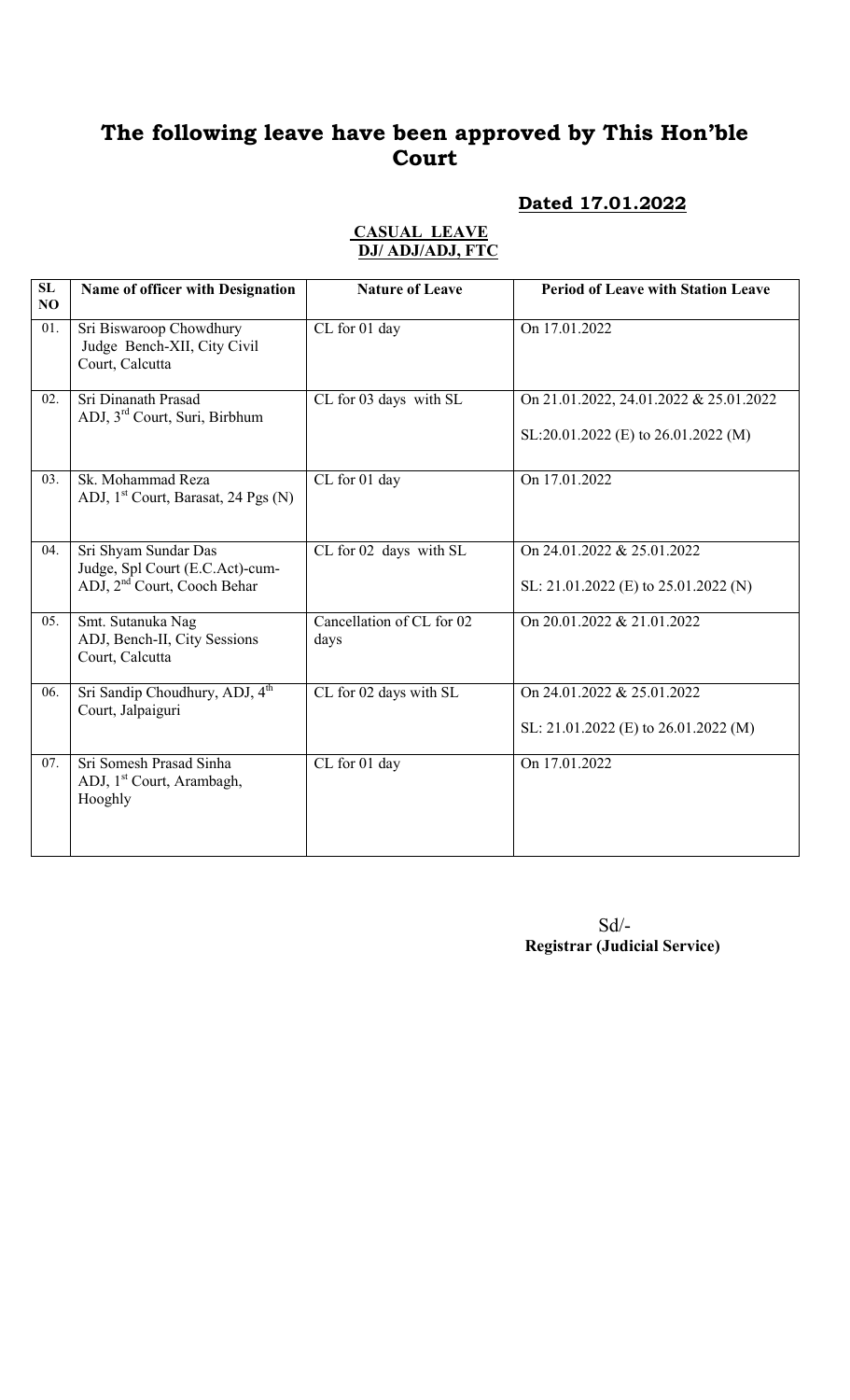## The following leave have been approved by the Hon'ble Judgein-Charge A.D.

#### Dated: 17.01.2022

## DJ/ADJ

| <b>SL</b><br>N <sub>O</sub> | Name of officer with<br><b>Designation</b>                   | <b>Nature of Leave</b>     | <b>Period of Leave with Station Leave</b> |
|-----------------------------|--------------------------------------------------------------|----------------------------|-------------------------------------------|
| 01.                         | Sri Sujay Sengupta, ADJ,<br>Bolpur, Birbhum                  | Earned Leave for 14 days   | From 06.12.2021 to 19.12.2021             |
| 02.                         | Ms. Yogita Gaurisaria, ADJ,<br>Nabadwip, Nadia.              | Commuted Leave for 03 days | From 10.01.2022 to 12.01.2022             |
| 03.                         | Sri Sanjoy Kumar Sharma<br>ADJ, Ghatal, Paschim<br>Medinipur | Earned Leave for 04 days   | From 03.01.2022 to 06.01.2022             |

# ADJ, FTC/CJ(SD)

| SL<br>NO | Name of officer with<br><b>Designation</b>                           | <b>Nature of Leave</b>  | <b>Period of Leave with Station Leave</b> |
|----------|----------------------------------------------------------------------|-------------------------|-------------------------------------------|
| 04.      | Smt. Kumkum Chattopadhyay<br>ADJ, FTC-I, Islampur, Uttar<br>Dinajpur | Earned Leave for 01 day | On 03.01.2022                             |

# $CJ(JD)$

| <b>SL</b><br>N <sub>O</sub> | Name of officer with<br><b>Designation</b>                                      | <b>Nature of Leave</b>                      | <b>Period of Leave with Station Leave</b> |
|-----------------------------|---------------------------------------------------------------------------------|---------------------------------------------|-------------------------------------------|
| 05.                         | Smt. Aliviya Bhattacharya<br>CJ(JD) Addl. Court, Hooghly                        | Commuted Leave for 03 days                  | From 20.12.2021 to 22.12.2021             |
| 06.                         | Sri Sheyas Mukherjee<br>$CJ(JD)$ , 1 <sup>st</sup> Court, Serampore,<br>Hooghly | Earned Leave for 02 days                    | From 20.12.2021 to 21.12.2021             |
| 07.                         | Smt. Sneha Basu<br>$\text{CJ }(\text{JD})$ , 1 <sup>st</sup> Court,<br>Malda    | Cancellation of Earned Leave for 25<br>days | From 17.01.2022 to 10.02.2022             |
| 08.                         | Sri Saurav Dey<br>$CJ(JD)$ , 1 <sup>st</sup> Court, Jangipur,<br>Murshidabad    | Earned Leave for 05 days                    | From 03.01.2022 to 07.01.2022             |